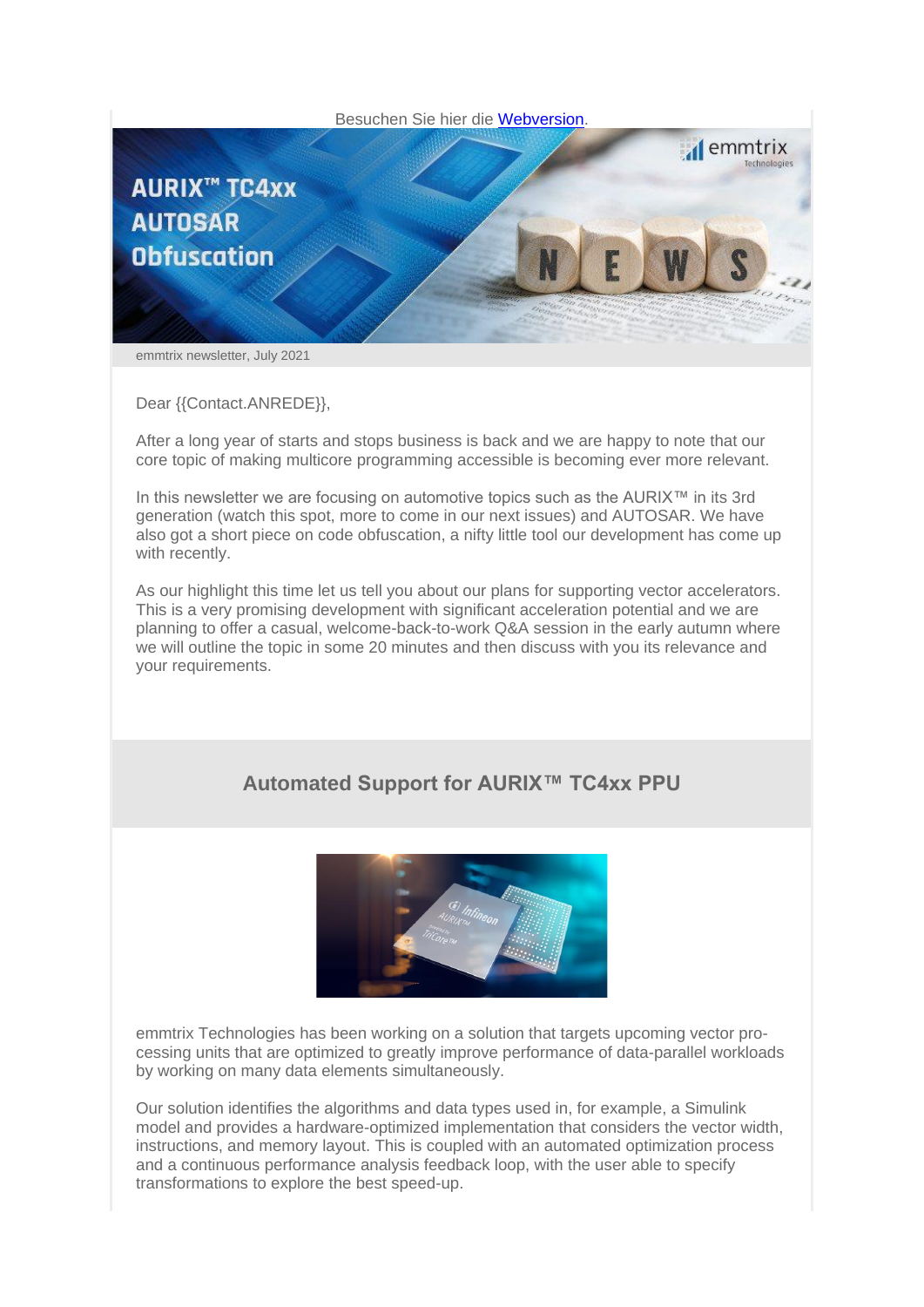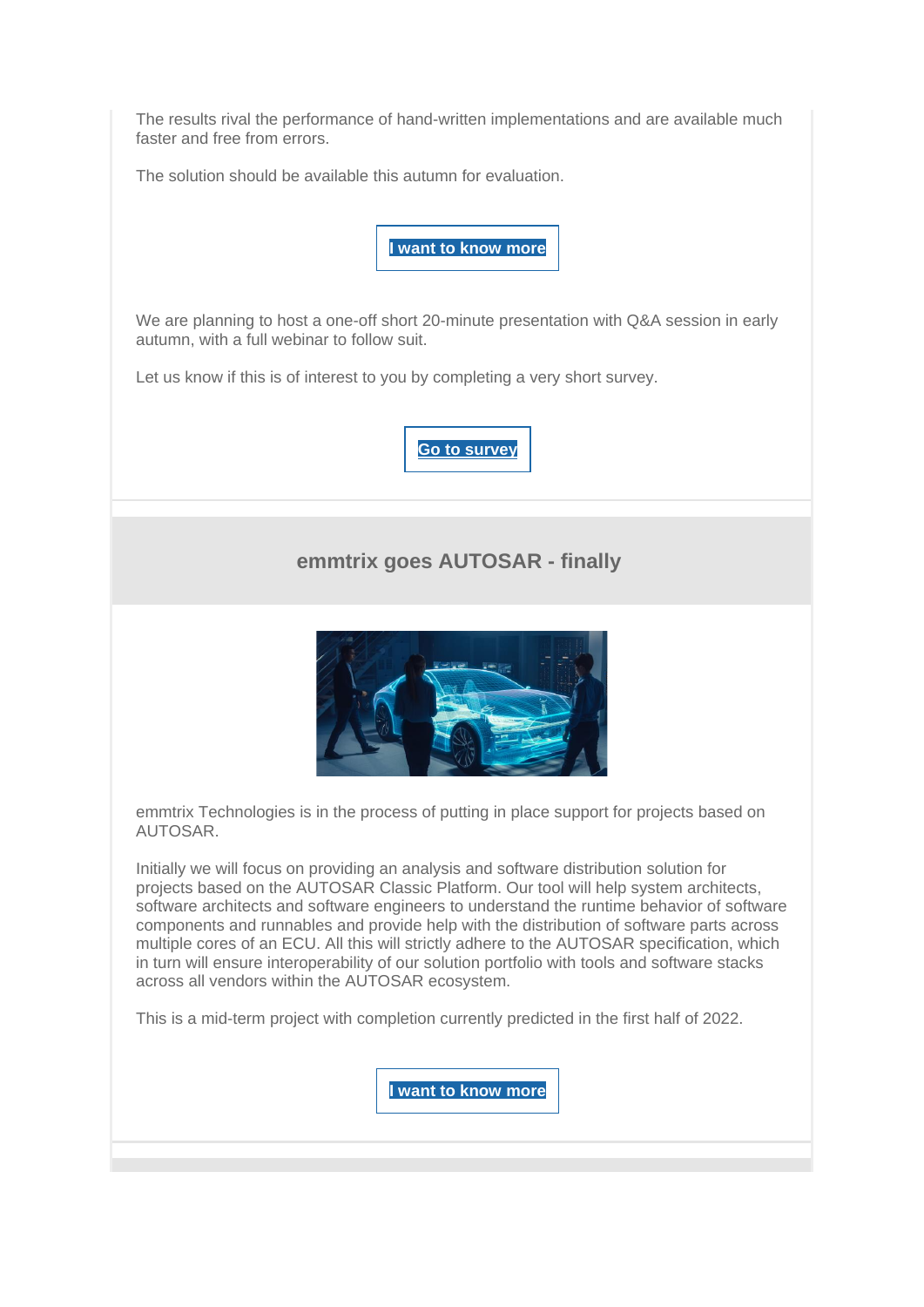## **Code Obfuscation**



A new feature of ePS is a transformation that performs code obfuscation.

When applied, all variables, function names and types are renamed based on an SHA-1 hashing algorithm. This irreversible process ensures that the source code only contains the same level of information as a disassembled binary. As the structure of the program is not affected by the obfuscation, the code can safely be shared with third parties for (static) code analysis, performance estimation or other purposes.

The example below shows parts of a Sobel filter application before and after the code obfuscation.

## **Original Code:**

```
void edge sobel step(void) {
static double Add out0 data[640][480];
static int32_t Gain1_out0_data[640][480];
static uint8_t MATLAB_Function_out0_data[480][640][4];
static int32<sup>t</sup> MATLAB<sup>-</sup>Function<sup>1</sup> out<sup>0</sup> data[640][480];<br>static uint8<sup>t</sup> MATLAB_Function2_out0_data[480][640][4];
static double Product out 0 data \sqrt{640} \sqrt{480};
static double Product1 out0 data[640][480];
static bool Relational Operator out0 data[640][480];
size t il;
size t i2;
size t i3;
interface indata (MATLAB Function2 out0 data);
MATLAB Function1 step (MATLAB Function1 out0 data,
     MATLAB Function2 out0 data);
 conv2_1(conv2Hor_out0_data, MATLAB_Function1_out0_data);
 conv2_2(conv2Ver_out0_data, MATLAB_Function1_out0_data);
 for (i2 = 0u; i2 < 640u; i2 = i2 + 1) {
     for (i1 = 0u; i1 < 480u; i1 = i1 + 1) {
          Product out0 data[i2][i1] = conv2Ver out0 data[i2][i1]
               * conv2Ver out0 data[i2][i1];
 for (i8 = 0u; i8 < 640u; i8 = i8 + 1) {
     for (i7 = 0u; i7 < 480u; i7 = i7 + 1) {
          Signed Sqrt out0 data[i8][i7] = sqrt(Add out0 data[i8][i7]);
     \mathbf{1}\overline{\mathbf{1}}\mathcal{Y}
```